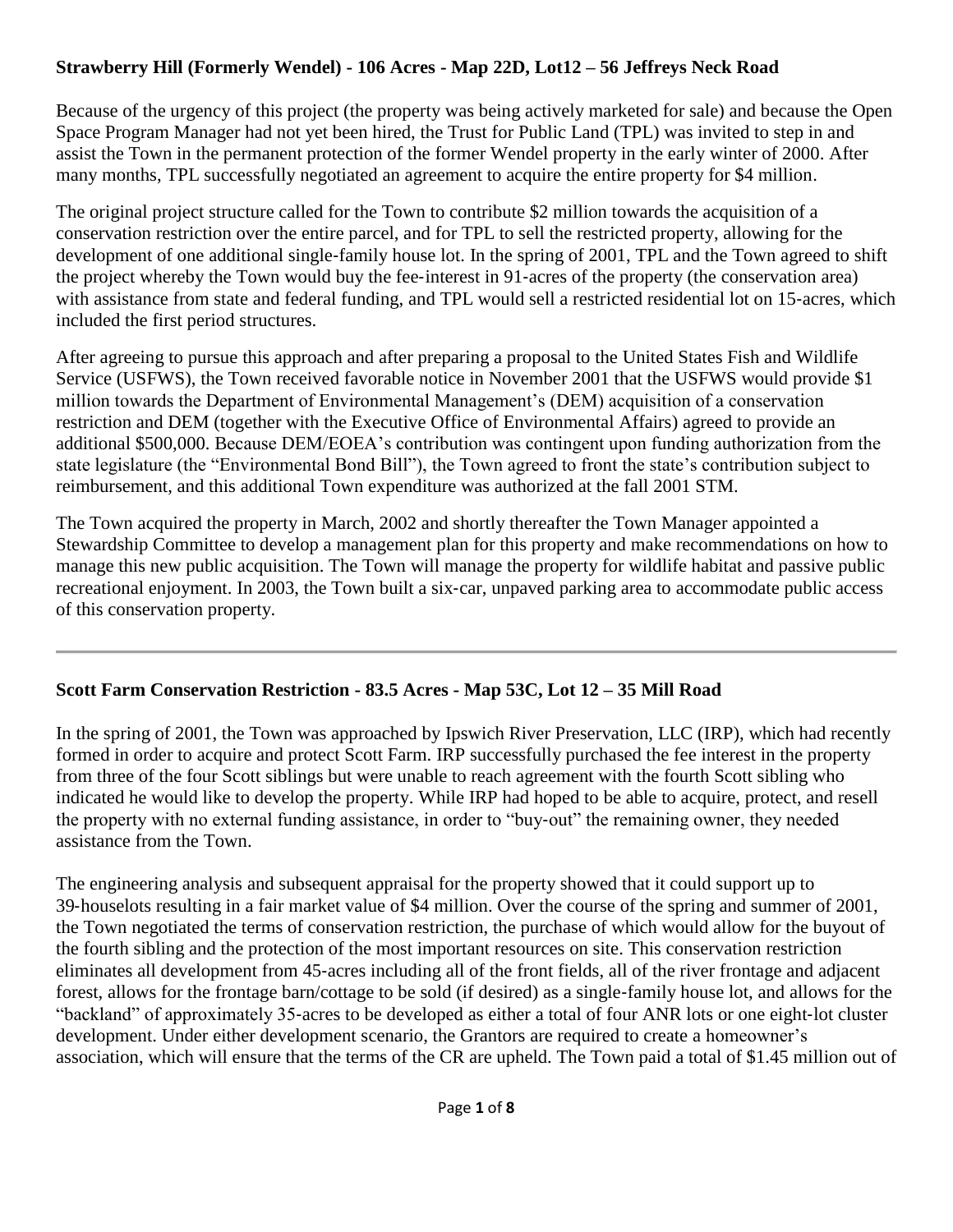the Open Space Bond authorization (spring 2000 ATM) for the purchase of this conservation restriction. This was the second expenditure using funds from the Town's Open Space Bond.

## **Willowdale – 40 acres – Map 50, Lot 2 – Gravelly Brook Road**

This partnership acquisition was completed in June 2001. Essex County Greenbelt Association was a key partner in this project that also included the Department of Environmental Management (DEM) and the Town of Topsfield. This 40‐acre inholding within Willowdale State Forest was slated for development before the project partners stepped in and successfully negotiated the acquisition. The project partners contributed the following amounts to the acquisition: Department of Environmental Management (\$1,400,000), Essex County Greenbelt Association (\$700,000), Town of Ipswich (\$300,000), and the Town of Topsfield (\$100,000), for a total of \$2,500,000. DEM holds an 84% interest in this property, the Town of Ipswich holds a 12% interest and the Town of Topsfield a 4% interest, reflecting the financial contributions of the various partners. Because the parcel is part of the Willowdale State Forest complex, the partners have agreed that the property will be managed by DEM. This project was the first expenditure out of the Open Space Bond.

## **Smolenski – 16.9 acres – Map 19D, Lot 5 – High Street**

In October 2000 the Smolenskis offered to sell their property to the Town for \$29,900. This landlocked parcel abuts Country Club property and municipally owned Dow Brook watershed land. While this property was not originally included on the "list of priority parcels" for which Bond funds could be expended, it does have value as wildlife habitat and value as additional protection for the Dow Brook Reservoir. Given the reasonable offer price of \$1,758/acre and the public values that would be protected with an acquisition, the Town agreed to move forward with the purchase. The spring 2001 ATM approved the addition of this parcel to the "list of priority parcels".

The Town acquired this property on January 31, 2002. The Town also received a grant from the Department of Environmental Protection to cover 80% of the acquisition price. After this reimbursement, the Town's total cost for this property was \$12,140.

## **Ross – 29.5 acres – Map 21, Lot 104 – 9 Maria Drive**

In September 2001, the Town received a "Notice of Intent to Sell" under Chapter 61A for the Ross property off of Maria Drive. Since this parcel may provide a site for the relocation of "Brown's Well" off of Route 1A and therefore has significant public benefit in addition to the wildlife habitat and potential public trail network that it provides, the Open Space Committee and Department of Planning and Development recommended and the Board of Selectmen agreed, that the Town should act on its right of first refusal under Chapter 61A. This parcel was added to the "list of priority parcels" for which Open Space Bond funds can be expended per the vote of the fall 2001 Special Town Meeting. The Town purchased the property on April 30, 2002. The Town also received a grant from the Department of Environmental Protection to cover 80% of the acquisition price. After this reimbursement, the Town's cost for this property was \$78,000.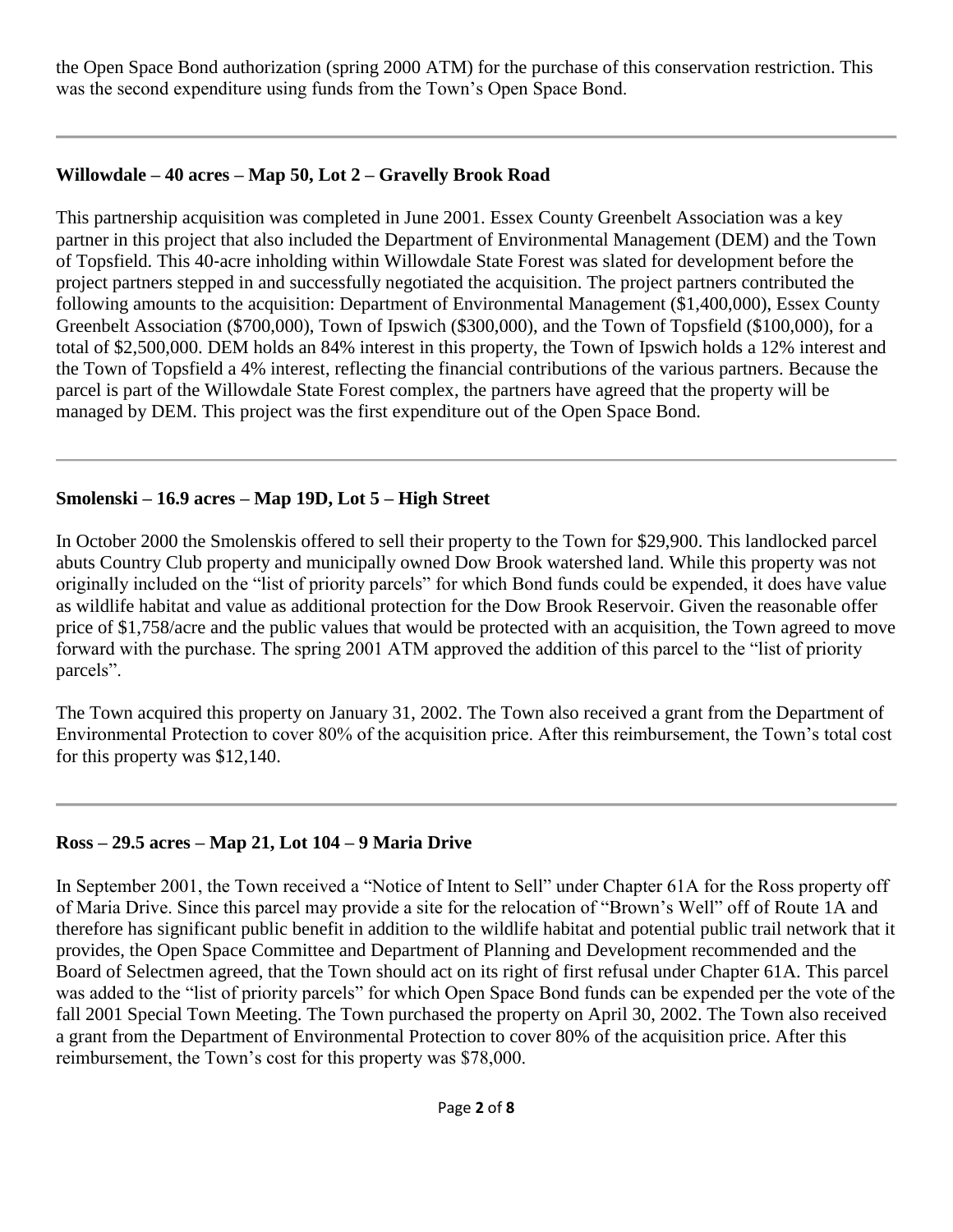## **Bush Hill Trust – 13 acres – Map 40, Lot 49A – 96 Pineswamp Road**

The tax taking proceedings for this parcel were begun on July 12, 1990 and completed on September 30, 2000 (decree of Land Court, Case No. 106358 T.L.). The back taxes totaled approximately \$6,000. This parcel was included on the "list of priority parcels" and because it had been targeted for acquisition for conservation purposes and was owned by the Town per the conclusion of the tax title taking, the Open Space Committee and Department of Planning and Development recommended, and the Board of Selectmen agreed, that this parcel should be transferred to the Conservation Commission. Article 29 of the spring 2002 Annual Town Meeting authorized this transfer.

## **Dow Brook Conservation Area – 34 acres – Map 12, Lot 3A – 326 High Street**

Negotiations for the Town's acquisition of this parcel began in the spring of 2002 and concluded with the Town's purchase of the property in April, 2003 with assistance from a Self‐Help grant from the Massachusetts Executive Office of Environmental Affairs – Division of Conservation Services for approximately \$200,000. This parcel has over 800' of frontage on Dow Brook, which drains directly into the Dow Brook Reservoir, a public drinking water supply, only 650' from the property line. In addition to providing quality wildlife habitat within a regional greenway of over 3,000 acres, this parcel also provides a key link in the Bay Circuit Trail and numerous opportunities for passive recreation. After reimbursement from the Self‐Help Grant, the Town's cost for this property was approximately \$150,000. Public access to the property is located in a parking area next to White Farms Ice Cream on High Street, near the Rowley town line.

## **Gaspar Parcel – 22.1 acres – Map 20C, Lot 3 – off of High Street**

This undeveloped, landlocked parcel located off of High Street is located less than 100' from the Dow Brook Reservoir, a main source of drinking water for the Town of Ipswich. It is completely surrounded by town-owned land in an area that is managed for watershed protection and protection of the Town's drinking water supply. The previous owners historically used the parcel for small-scale agricultural purposes. It was the last privately held parcel within the complex of municipally‐owned watershed lands that surround the Dow and Bull Brook Reservoirs. The owners of this parcel agreed to sell the parcel to the Town for its assessed value of \$33,000. This parcel was an important acquisition for the protection of the town's drinking water supply, and also provides important wildlife habitat.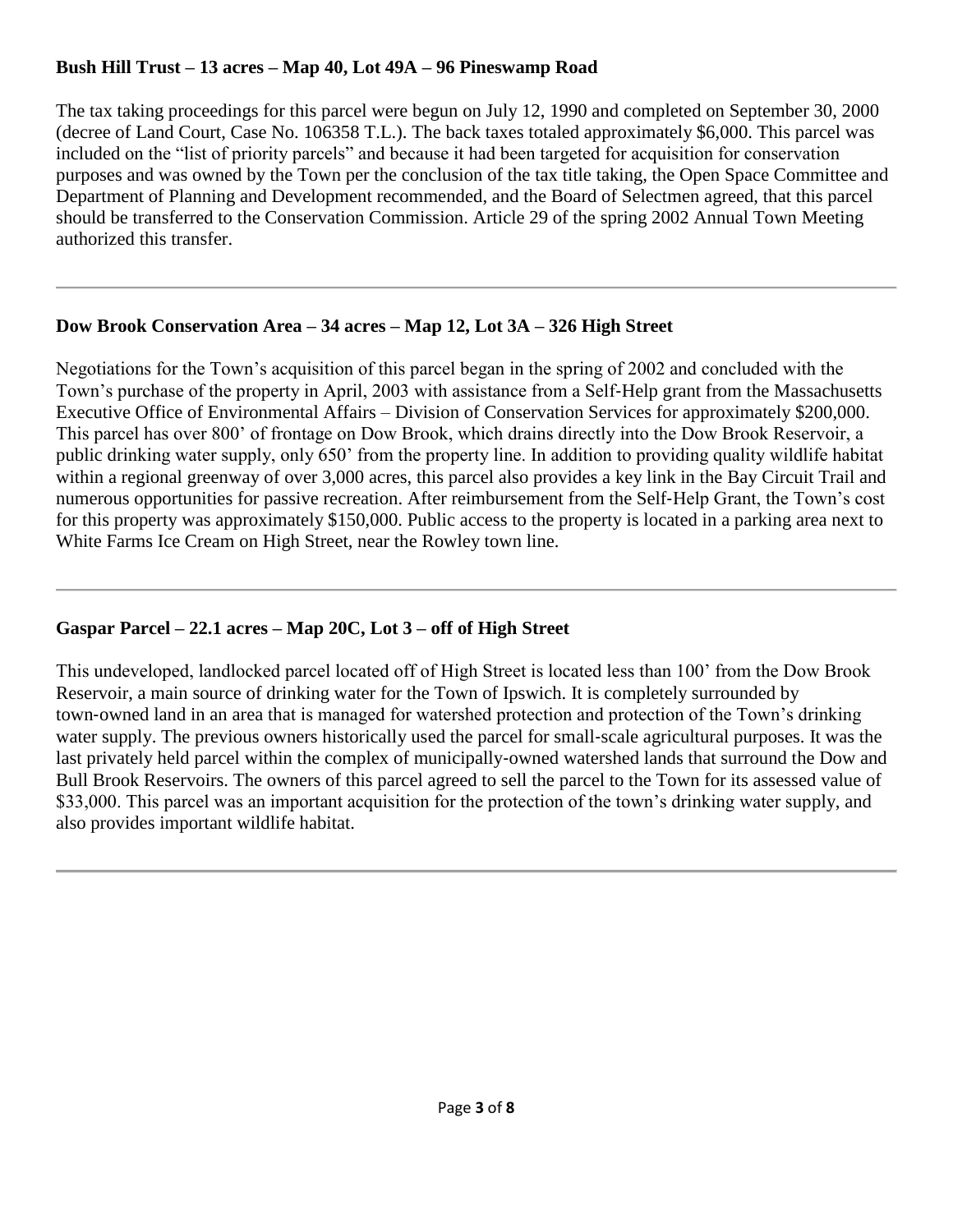#### **Turkey Hill Conservation Area – 22.5**‐**acres – Map 41A, Lot 40 & Map 40, Lot 81 – 31 & 33 Pineswamp Road**

The Town purchased 22½ acres of land, now known as the Turkey Hill Conservation Area, on November 7, 2006. The property consists entirely of mature upland deciduous forest and includes the summit of Turkey Hill, the highest undeveloped point in Ipswich, from which the distant coastline in the area of Great Neck can be seen on a clear day if there are no leaves on the trees. The purchase price of the property was \$580,000, all of which was funded by the Open Space Bond. The Town is working to establish public access to the property by developing a parking area at the entrance to 27 Pineswamp Road. A 30‐foot wide trail easement leads from there approximately 1000 feet to the Turkey Hill Conservation Area.

#### **Shady Creek Conservation Area – 44**‐**acres – Map 53B, Lot 44 – end of Colonial Drive cul**‐**de**‐**sac**

The Town closed on the approximately 44 acres of land now known as the Shady Creek Conservation Area on December 20, 2006. The Shady Creek Conservation Area consists of forested uplands and wetlands, including over one‐half mile of frontage along the lower Ipswich River, providing critical habitat to a very wide variety of wildlife species. The property includes several vernal pools that sustain species of amphibians unable to breed in any other type of wetlands. The purchase price of the property was \$110,000, with net cost to the Open Space Bond of \$35,400. The remaining funding came from the following sources: Commonwealth of Massachusetts Self-Help Grant (\$61,600), Fields Pond Foundation (\$8,000), and the William P. Wharton Trust (\$5,000).

Trailhead access to the Shady Creek Conservation Area is located at the end of Colonial Drive, with reserved parking on the west (right-hand) side of the road immediately before the cul-de-sac turnaround. Please note that the MBTA commuter rail line traverses the property north to south so that the parcel located on the west side of the railroad tracks is not accessible on foot.

# **Great Neck Conservation Area – 85.5**‐**acres (16 parcels) – Map 15D, Lot 81C (Core Parcel)**

The Town acquired 85.5 acres of undeveloped land on Great Neck, now known as the Great Neck Conservation Area, on January 31, 2007 after more than two years of preparation and negotiation with the former owner, the Proprietors of Great Neck, Inc. The primary purpose of the acquisition was the protection of highly sensitive coastal wetlands and wildlife habitat, especially critical to migratory birds, whose population is declining. The net cost to the Open Space Bond of the nearly \$1.7 million purchase was \$283,000. The remaining funding was raised from the following sources: US Fish and Wildlife Service National Coastal Wetlands Grant (\$846,000), Commonwealth of Massachusetts Self‐Help Grant (\$500,000), Massachusetts Department of Conservation and Recreation (\$54,000), and the Fields Pond Foundation (\$11,000).

Great Neck Conservation Area's 85.5 acres are divided into eight geographically separated parcels, the centerpiece of which is the 67.5‐acre Core Parcel beginning at the fork of North Ridge and Little Neck Roads. Access to the parcel is being developed with a Clark Pond overlook located on Clark Road and will be open to the public in the spring of 2011.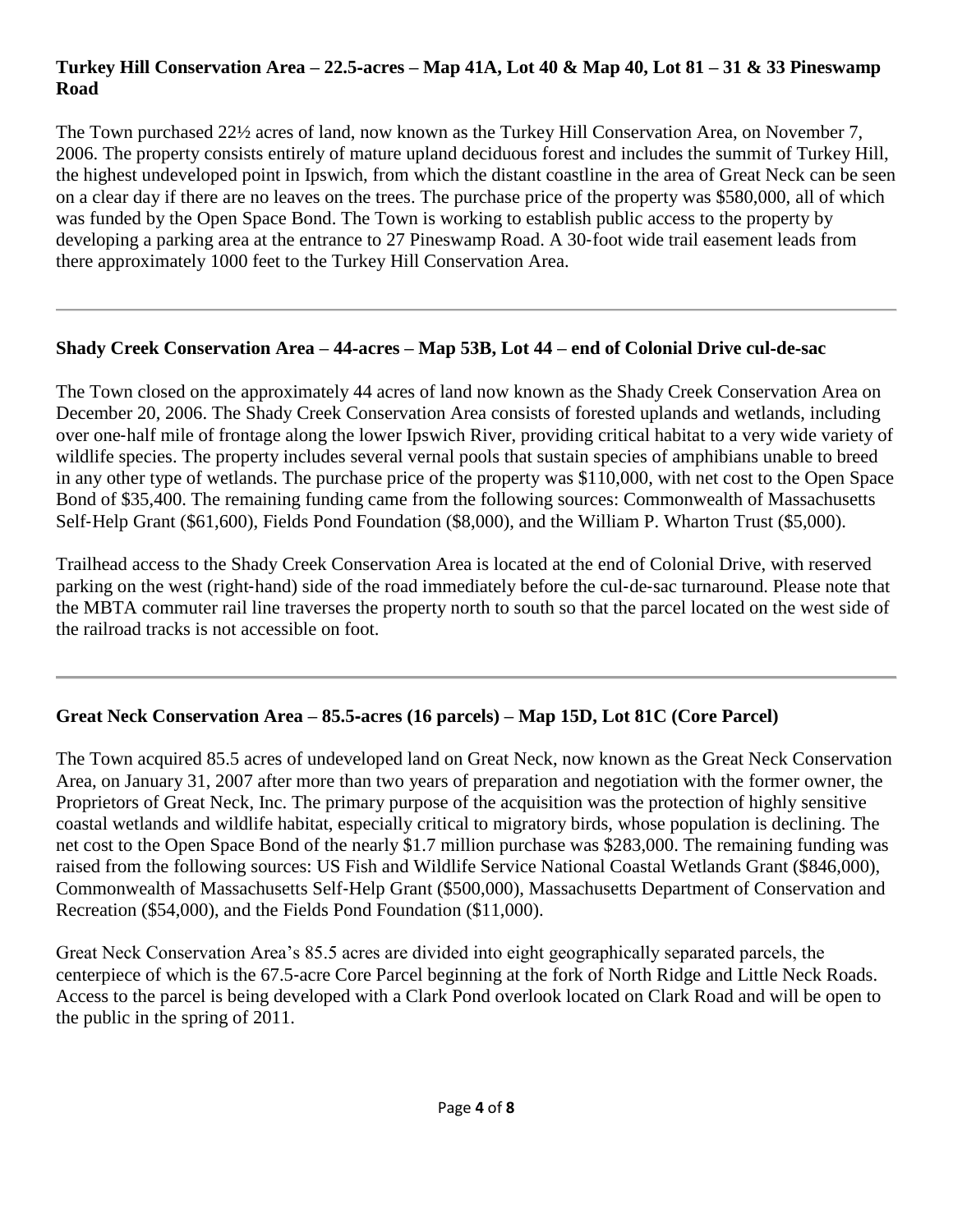## **Lynch Property - 19 Acres - Map 29C, Lot 3 and 4A - 215 Linebrook Road**

On June 25, 2008, the Town purchased the Lynch Property on Linebrook Road for the primary purpose of drinking water supply protection for the Bull Brook Reservoir. Other important town goals, including preservation of scenic views and agricultural land, will be achieved with the acquisition. The property, owned by Ipswich residents Eugene and Phyllis Lynch since the mid-1960s, was sold to the Town by the executor of the Lynch Estate, Eugene Lynch's sister, Mildred Resnick, to honor the Lynches' history on the land.

The property was acquired at a cost of \$975,000, of which \$495,175 derived from a Massachusetts Department of Environmental Protection Drinking Water Supply Protection Grant. The remainder of the project cost was covered by the Town's Open Space Bond Authorization and the Open Space, Recreation, and Water Supply Protection Fund. The parcel has more than half a mile of frontage on Bull Brook and lies entirely within the Zone A and B Protection District for the Bull Brook Reservoir, a component of the larger Bull Brook – Dow Brook Reservoir complex which provides more than 50 percent of the water used annually by the Town of Ipswich. The property also is within Zone II Wellhead Protection Area for the Mile Lane well, a major groundwater supply source for the town.

Tim Henry, the Director of Utilities for the Town, confirms that "the Water Department considers this to be a very desirable acquisition. The property abuts hundreds of acres of protected water supply lands for the Bull Brook and Dow Brook Reservoirs, and is a key parcel for water supply protection purposes."

In addition to protecting the town's drinking water, the acquisition of the property conserves the agricultural use of the Property (two fields of hay and field crops leased to a local farmer), scenic views along Linebrook Road, and an important mix of wildlife habitat including open field, wetlands, pond, and mixed forest. The property will be under the control of the Board of Selectmen acting as the Board of Water Commissioners for the Town of Ipswich.

## **Maplecroft Farm Conservation Project – 247 acres (2 Conservation Restrictions and 1 Agricultural Preservation Restriction) – Essex Road**

In the late spring of 2008, the Raymond family, owners of nearly 290 acres on Heartbreak, Essex and Argilla Roads, approached the Trust for Public Land (TPL) to begin discussions about preserving their family farm. These entities then approached the Town, Essex County Greenbelt Association (ECGA), and the Commonwealth to assess their interest in being involved in the project. Negotiations with the landowners, led by TPL, took more than a year.

An engineering analysis looking at soils on the property and describing a through road between Essex and Argilla Roads showed extensive development potential for the property. Consequently, the conservation partners concluded that structuring a project that would buy development rights to the property (instead of purchasing the land in fee) was more viable. The subsequent appraisal of the property showed that its estimated fair market value after the restrictions limiting development were in place was \$5.4 million. In August 2009 TPL signed a Purchase and Sales agreement with the Raymonds to acquire nearly 250 acres of conservation restrictions for a total of \$5.1 million by February 2010.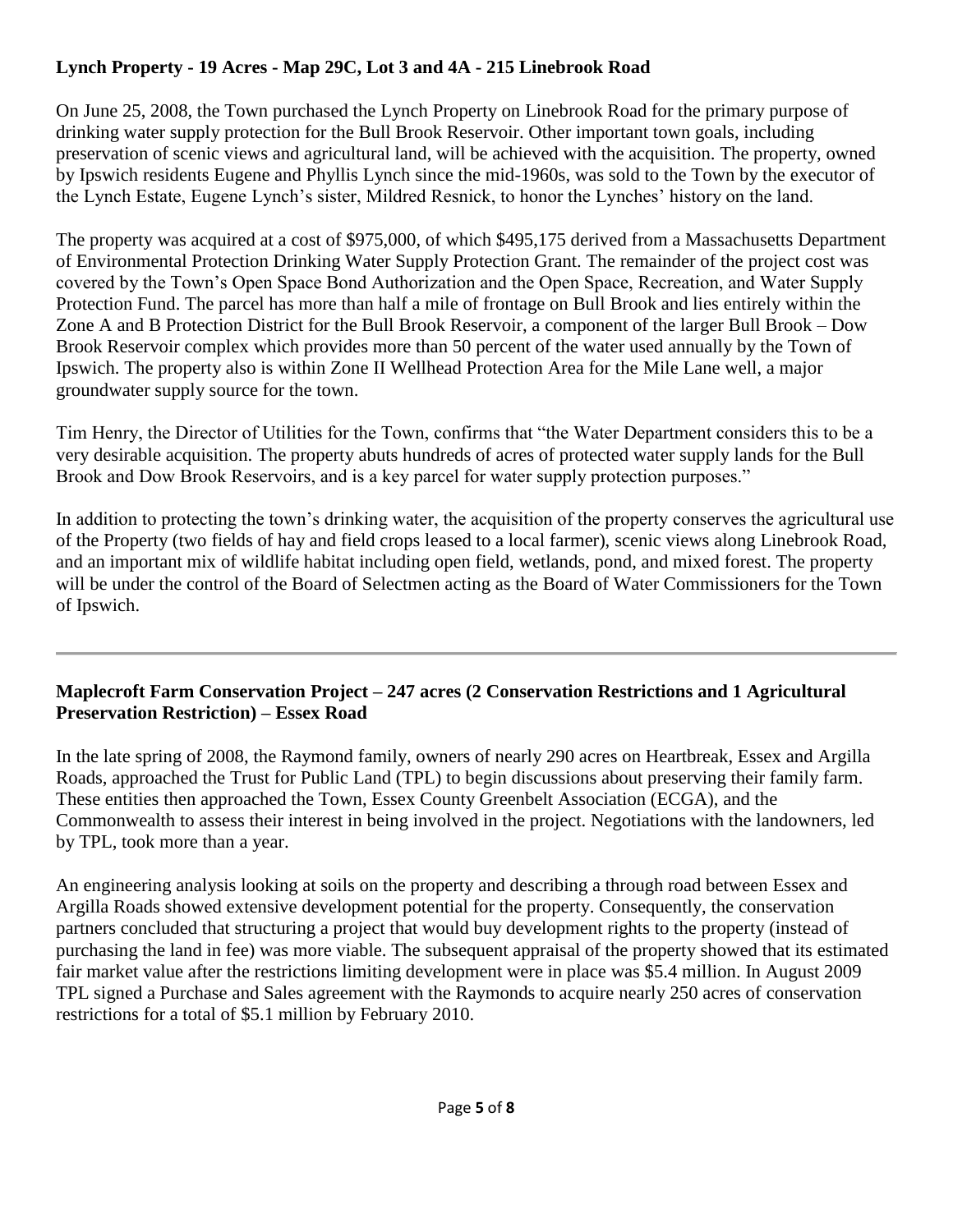Ipswich voters considered this opportunity at Town Meeting in the fall of 2009, and on October 19th the Town voted to authorize an expenditure of up to \$2.2 million from the Open Space Bond toward the permanent conservation of the property. The Town's contribution, which ended up being \$2,070,000, was ultimately augmented by a package of funding sources that collectively made the project possible, including contributions from two state agencies (\$1,830,000 from the Department of Agricultural Resources (DAR) and \$700,000 from the Department of Conservation and Recreation (DCR)), and \$500,000 in private donations raised through a campaign led by ECGA.

TPL structured an agreement for the purchase, management, and use of separate portions of the property. The final project, protecting 247 acres with restrictions, closed on May 3, 2010 and included the following components:

\* an Agricultural Preservation Restriction (APR) on 83.7 acres, co-held by DAR and the Town

\* a Conservation Restriction on 17.8 acres of salt marsh ("Area of Special Concern"), co-held by DAR and the Town

\* a Conservation Restriction on 10.8 acres, including the Raymonds Fields (soccer fields used by Ipswich Youth Soccer), co-held by the Town and ECGA

\* a Conservation Restriction on 134.7 acres, co-held by the Town and DCR

Additionally, Essex County Trails Association holds a 1.5-mile trail easement across the property, connecting Essex and Argilla Roads, and Ipswich Youth Soccer holds a lease for use of the Raymond Fields for 3.5 years through June 30, 2013, renewable annually thereafter.

The conservation of this property has many public benefits, not the least of which is preserving the scenic gateway to Town along Route 133 and the view along Argilla Road to Crane Beach. Public access to the farm will be provided along the trail. Agricultural restrictions will protect significant farmland and prime soils and will continue to support hay and corn production and a herd of grass-fed Angus cattle. The land protected by the APR must be actively farmed and is currently leased by local farmers Michael and Mario Marini. Conservation restrictions will protect natural resources including surface water, salt marsh habitat, and drinking water quality for the adjacent Ipswich Town Well. The saltmarsh on the Maplecroft Farm property, including the headwaters of Labor in Vain Creek (also known locally as Gould's Creek), is of great environmental significance and is included in the Great Marsh Area of Critical Environmental Concern. The restrictions will also allow the continued use of the Raymond Fields for athletic and other special events, including soccer.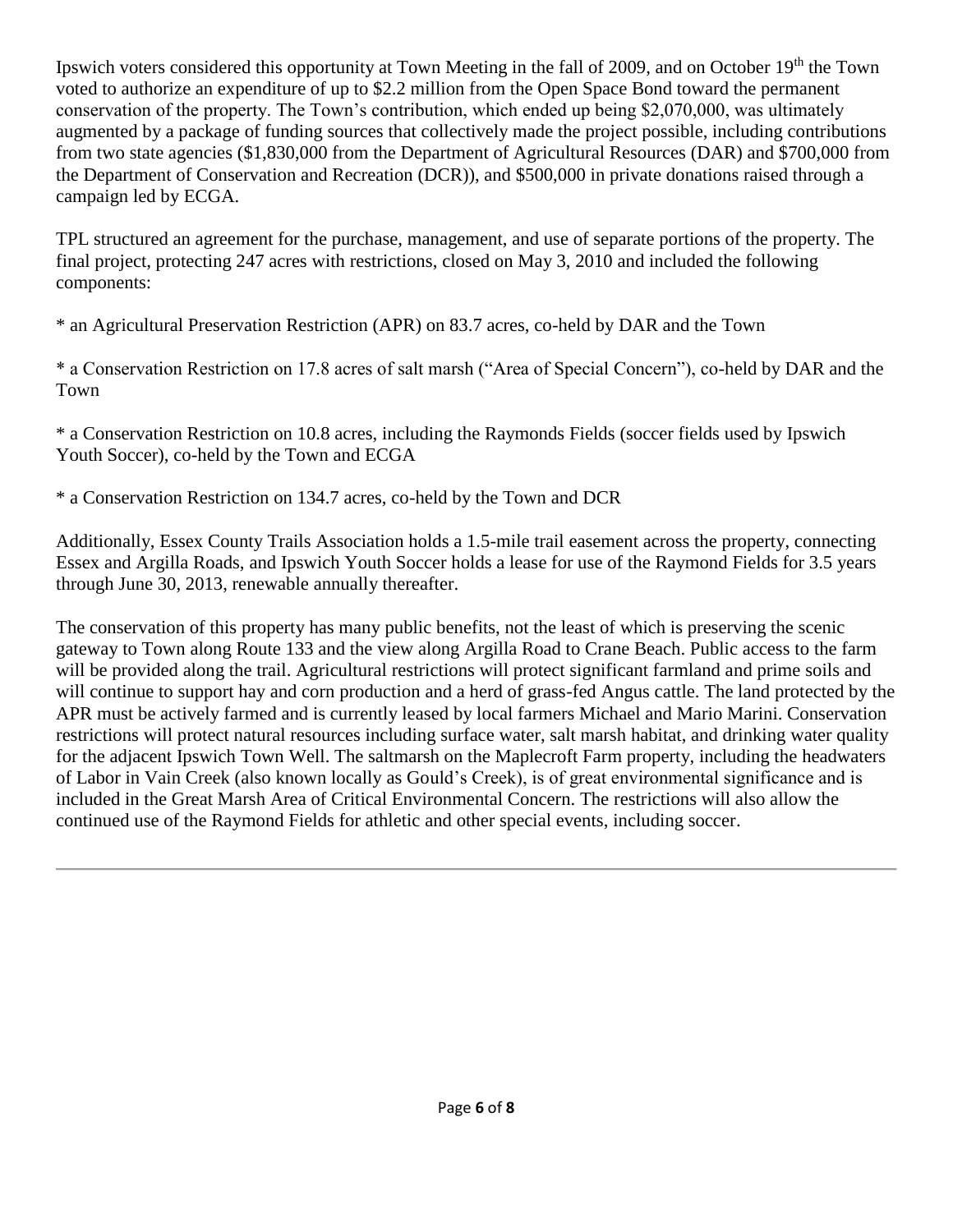#### **Pony Express Fields Conservation Project – 127 acres (subsequently divided into 3 separately owned and managed contiguous conservation properties) Map 63, Lot 4 – 24 Candlewood Road**

Since 2005 the Town of Ipswich, through leadership of the Athletic Fields Study Committee and with input from the Open Space Committee, had searched for suitable locations for creating additional athletic playing fields after a shortage of publicly owned fields was documented. The Pony Express Fields, formerly known as Pony Express Farm, is a property that had long been a priority site for that purpose, and the Town, through the Open Space Program, had contact with the previous landowner on and off for nearly a decade to negotiate a land acquisition project for some or all of the property. In 2016 the property went on the market for sale, and partnering with Essex County Greenbelt Association (Greenbelt) and Massachusetts Division of Fisheries and Wildlife (MassWildlife) a deal was structured to acquire the property in its entirety.

The project partners negotiated a \$4.05 million deal to acquire the entire 127 acres. At a Special Town Meeting on January 24, 2017, Article One was approved, which allowed the Town to spend \$2,377,000 from the Open Space Bond Authorization to acquire a 30.2-acre parcel to be owned by the Town, which included the \$2.15 million purchase price, plus \$227,000 to develop and construct the athletic fields and supporting infrastructure. Town meeting also authorized the Select Board to sell a 2.5-acre portion of the land acquired, located at the corner of Chebacco and Candlewood Roads, to offset the acquisition cost. On March 16, 2017 the Town purchased the 30.2-acre property recorded at Southern Essex Registry of Deeds Book 35738 Page 305. The deed includes a vehicular and recreational easement granted to Essex County Greenbelt Association from the Town of Ipswich along designated portions of the property. A 2.5-acre parcel was subsequently subdivided from the property and sold as a single-family house lot in May 2018 for \$270,000, the proceeds of which were used to pay down the bond borrowing. The remaining 27.7 acres of the Town's land was placed under the care, custody and control of the Select Board for the purposes of recreation, water supply protection, conservation and agriculture, or for such other purposes as the Town may authorize by a two-thirds vote of a future Town Meeting. The primary purpose of the Town's acquisition is to provide athletic playing fields, four in the near term on the approximately 10-acre area of the former polo pony field off of Candlewood Road, and two additional fields, as the need arises and funding is secured in the future, on existing hay and agricultural fields in the interior eastern area of the property, adjacent to the conservation land now owned by Greenbelt and MassWildlife. Until which time those two additional athletic fields are developed, the Town will utilize them for agricultural purposes and/or the other purposes for which the property was acquired as specified by the 2017 Town Meeting vote.

The majority of the balance of the property, which was part of the larger land acquisition project, now owned by Greenbelt and MassWildlife, is publicly accessible and permanently protected from development. The Town contributed \$2.15 million to acquire 30.2 acres of the property; Greenbelt contributed \$1.4 million to acquire its 42-acre portion of the property; and MassWildlife contributed \$500,000 to acquire its 54.7-acre portion of the property